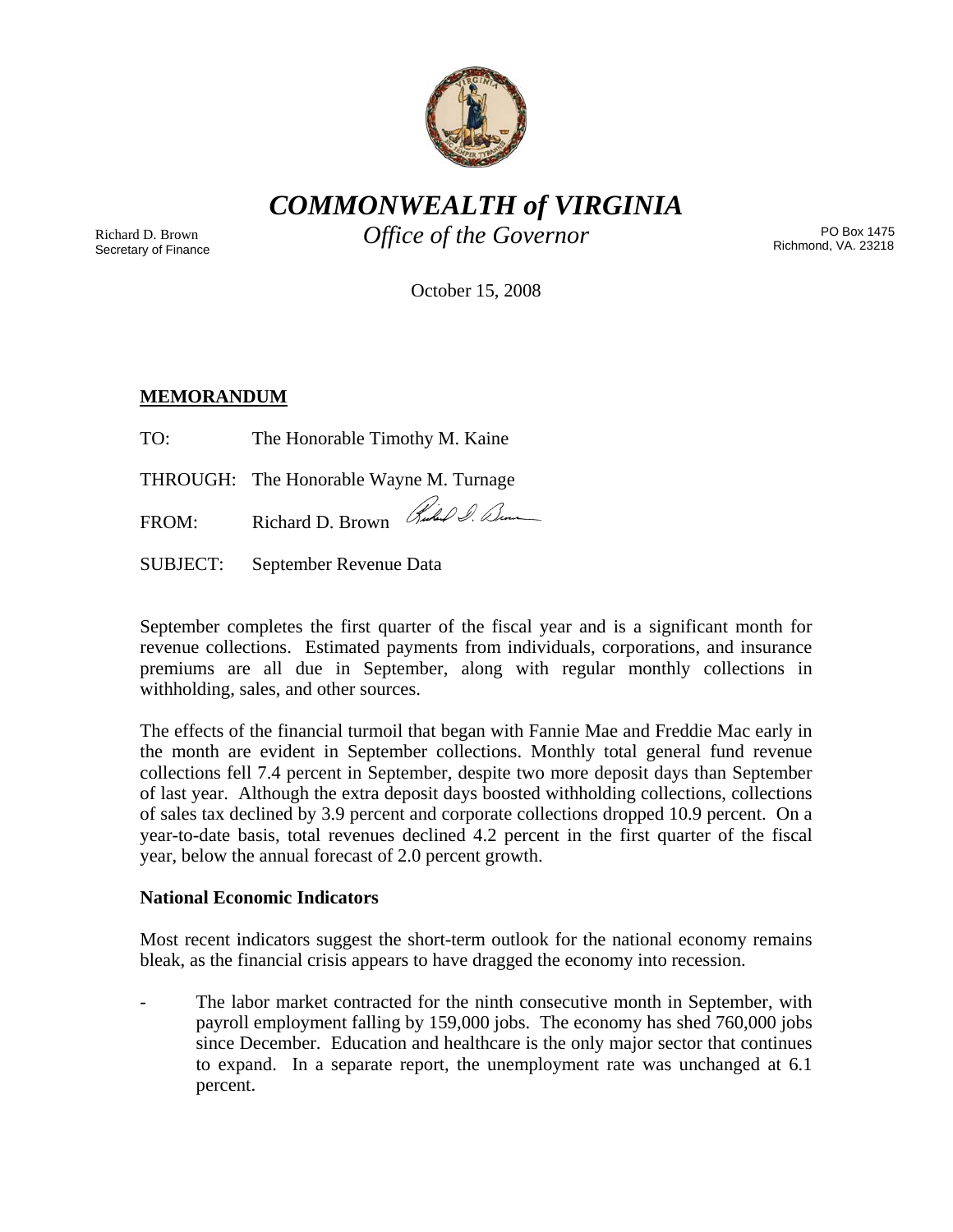The Honorable Timothy M. Kaine October 15, 2008 Page 2 of 5

- Initial claims for unemployment fell by 20,000 to 478,000 during the week ending October 4, as the impact from hurricanes Gustav and Ike eased. The four-week moving average rose slightly from 474,000 to 483,000.
- Although prices remain elevated, they appear to have peaked in July. After increasing 0.8 percent in July, the Consumer Price Index (CPI) fell 0.1 percent in August for an annual growth of 5.4 percent. Core inflation, excluding food and energy, rose by 0.2 percent in August, with annual growth unchanged at 2.5 percent.
- The manufacturing sector contracted in September. The Institute of Supply Management index fell from 49.9 to 43.5, its lowest level since 2001. Although demand for U.S. exports has so far limited the severity of the downturn in manufacturing, the outlook for global economies is worsening.
- The Conference Board's index of leading indicators fell 0.5 percent to 100.8 in August, the third decline in the past four months. The weakness in the leading index suggests that the national economy will continue to weaken.
- The Conference Board's index of consumer confidence rose modestly in September from 58.5 to 59.8. A fall in the current situation component was offset by a strong increase in the expectations component. Since many responses to the survey were received before the recent financial turmoil, it is likely to be revised downward in future reports.
- To deal with the financial crisis, central banks around the globe have lowered interest rates. In addition to the federal government bailout, the Federal Reserve lowered the federal funds rate by 50 basis points to 1.50 percent on October 8.

## **Virginia Economy**

In Virginia, payroll employment grew 0.5 percent in August. Northern Virginia posted job growth of 1.1 percent in August. Jobs grew by 2.2 percent in Hampton Roads and 0.5 percent in Richmond-Petersburg. The unemployment rate rose slightly from 4.5 percent to 4.6 percent in August.

The Virginia Leading Index grew 0.3 percent in July, only the third increase in the last twelve months. All three components contributed to the increase. However, on a yearover-year basis, auto registrations and building permits are significantly below last July's levels and initial claims for unemployment are much higher. The leading index increased in five of the eleven metro areas in July. The indices increased in Harrisonburg, Charlottesville, Winchester, Blacksburg, and Bristol, and contracted in all other MSAs.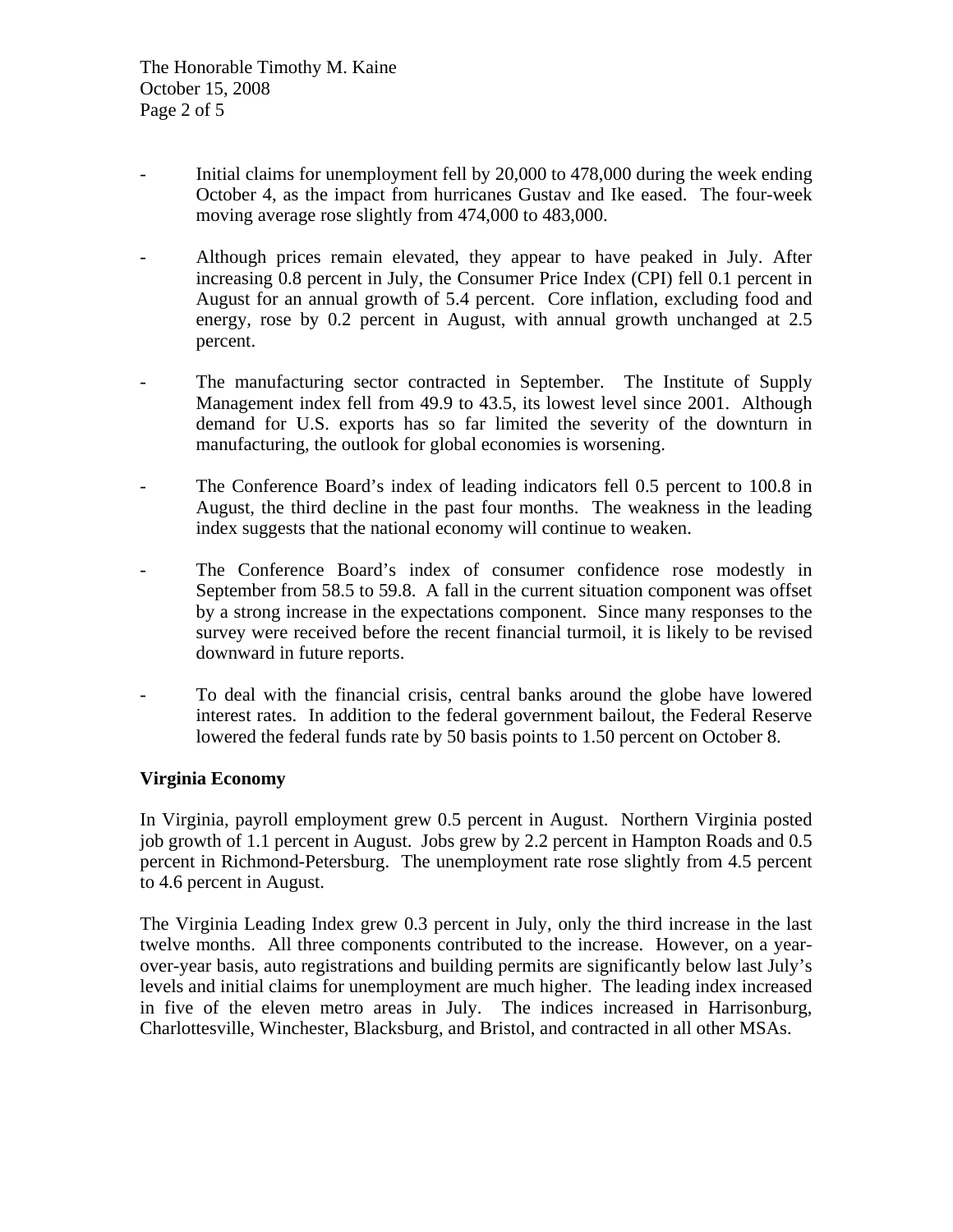The Honorable Timothy M. Kaine October 15, 2008 Page 3 of 5

#### **September Revenue Collections**

Monthly total general fund revenue collections fell 7.4 percent in September, despite two more deposit days than September of last year. Although the extra deposit days boosted withholding collections, collections of sales tax fell by 3.9 percent and corporate collections dropped 10.9 percent. On a year-to-date basis, total revenues declined 4.2 percent in the first quarter of the fiscal year, below the annual forecast of 2.0 percent growth. Adjusted for the repeal of the estate tax and transfers to transportation from insurance and recordation per HB 3202, first quarter collections declined 0.4 percent, only the third time on record (along with fiscal year 1990 and fiscal year 2002) that first quarter collections have declined.

*Net Individual Income Tax (67% of general fund revenues)*: For the first quarter of the fiscal year, net individual income tax increased 3.4 percent from the same period last year, trailing the annual estimate of 6.5 percent. Performance in each component of individual income tax is as follows:

*Individual Income Tax Withholding (59% of general fund revenues)*: With two additional deposit days, collections of payroll withholding taxes grew 6.2 percent in September. Year-to-date withholding growth is 5.5 percent, lagging the projected annual growth rate of 6.4 percent.

*Individual Income Tax Nonwithholding (19% of general fund revenues)*: The first estimated payment in fiscal year 2009 was due in September. Year to date, collections through September were \$406.5 million compared with \$394.1 million in the same period last year, growing 3.1 percent compared with the annual estimate of 6.9 percent.

*Individual Income Tax Refunds*: Through September, \$127.2 million has been refunded compared with \$83.6 million during the same period last year. The growth is primarily attributable to refunds related to overpayments made as the economy has slowed.

*Sales Tax (20% of general fund revenues)*: Collections of sales and use taxes, reflecting August sales, fell 3.9 percent in September. On a year-to-date basis, collections have fallen 2.0 percent, far behind the annual estimate of 4.9 percent growth. Large payments related to housing continue to decline from prior year levels.

*Corporate Income Tax (4% of general fund revenues)*: The first estimated payment for fiscal year 2009 was due in September. Collections in corporate income tax fell 10.9 percent in September. On a year-to-date basis, collections in this source have fallen 12.1 percent from the first quarter of last year, close to expectations. Payments from large corporations in the finance, housing, and investment sectors fell over 50% from the first quarter of last year.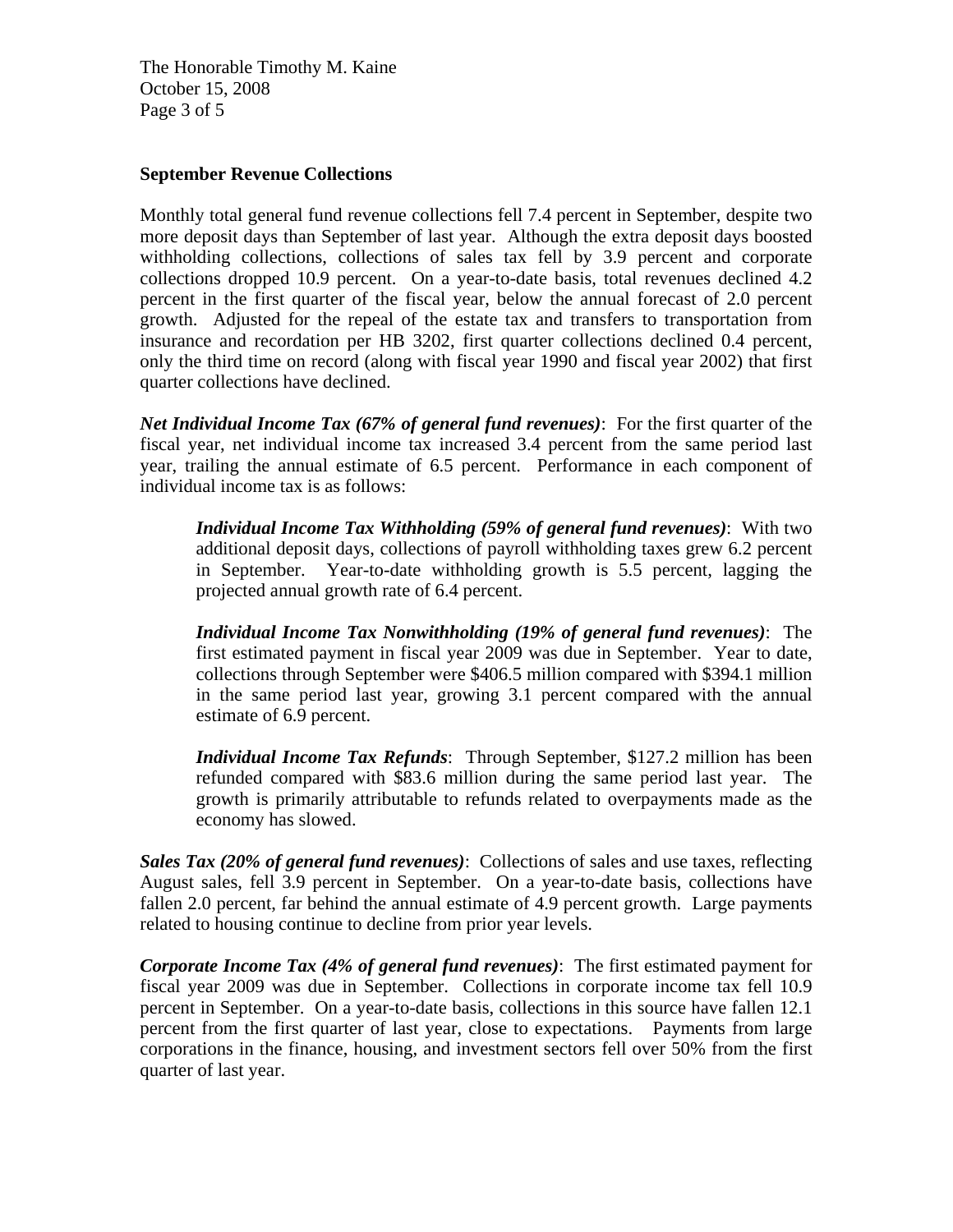The Honorable Timothy M. Kaine October 15, 2008 Page 4 of 5

*Wills, Suits, Deeds, Contracts (2% of general fund revenues)*: Collections of wills, suits, deeds, and contracts – mainly recordation tax collections – fell 22.4 percent in the month of September, and are down 30.9 percent on a year-to-date basis. Adjusted for the transfer of 3 cents of the 25 cents per \$100 recordation tax to the Commonwealth Transportation Fund, year-to-date collections are down 23.5 percent.

## **Other Revenue Sources**

The following list provides data on September collections for other revenue sources:

|                                      | <b>Year-to-Date</b> | <b>Annual</b><br><b>Estimate</b> |
|--------------------------------------|---------------------|----------------------------------|
| Insurance Premiums (2% GF revenues)* | $-100.0\%$          | $-25.7\%$                        |
| Interest Income (1% GF revenues)     | $-29.3%$            | $-35.5%$                         |
| ABC Taxes (1% GF revenues)           | $-7.2\%$            | 3.6%                             |

*\*Monthly collections of insurance premiums are being transferred to the Transportation Trust Fund per HB 3202 until the required amount of \$132.3 million has been booked.* 

*All Other Revenue (3% of general fund revenues)*: Receipts in All Other Revenue fell 24.2 percent in September – \$27.8 million compared with \$36.7 million in September of last year. Most of the decline was due to a steep decline in the estate tax. The General Assembly repealed the tax effective July 1, 2007, and estates from deaths prior to that date had up to nine months to file. For the fiscal year-to-date, collections of All Other Revenue fell 24.5 percent from the same period in fiscal year 2008, ahead of the annual estimate of a 26.7 percent decline.

*Lottery Revenues*: Net income for September 2008 totaled \$34.6 million, a decline of 5.3 percent from September 2007. Year-to-date, net income is down 10.2 percent, trailing the annual estimate of 1.3 percent growth. However, the first quarter of last year was significantly enhanced by the growth of the Mega Millions jackpot to \$330 million.

## **Summary**

September completes the first quarter of the fiscal year and is a significant month for revenue collections. Estimated payments from individuals, corporations, and insurance premiums are all due in September, along with regular monthly collections in withholding, sales, and other sources.

The effects of the financial turmoil that began with Fannie Mae and Freddie Mac early in the month are evident in September collections. Monthly total general fund revenue